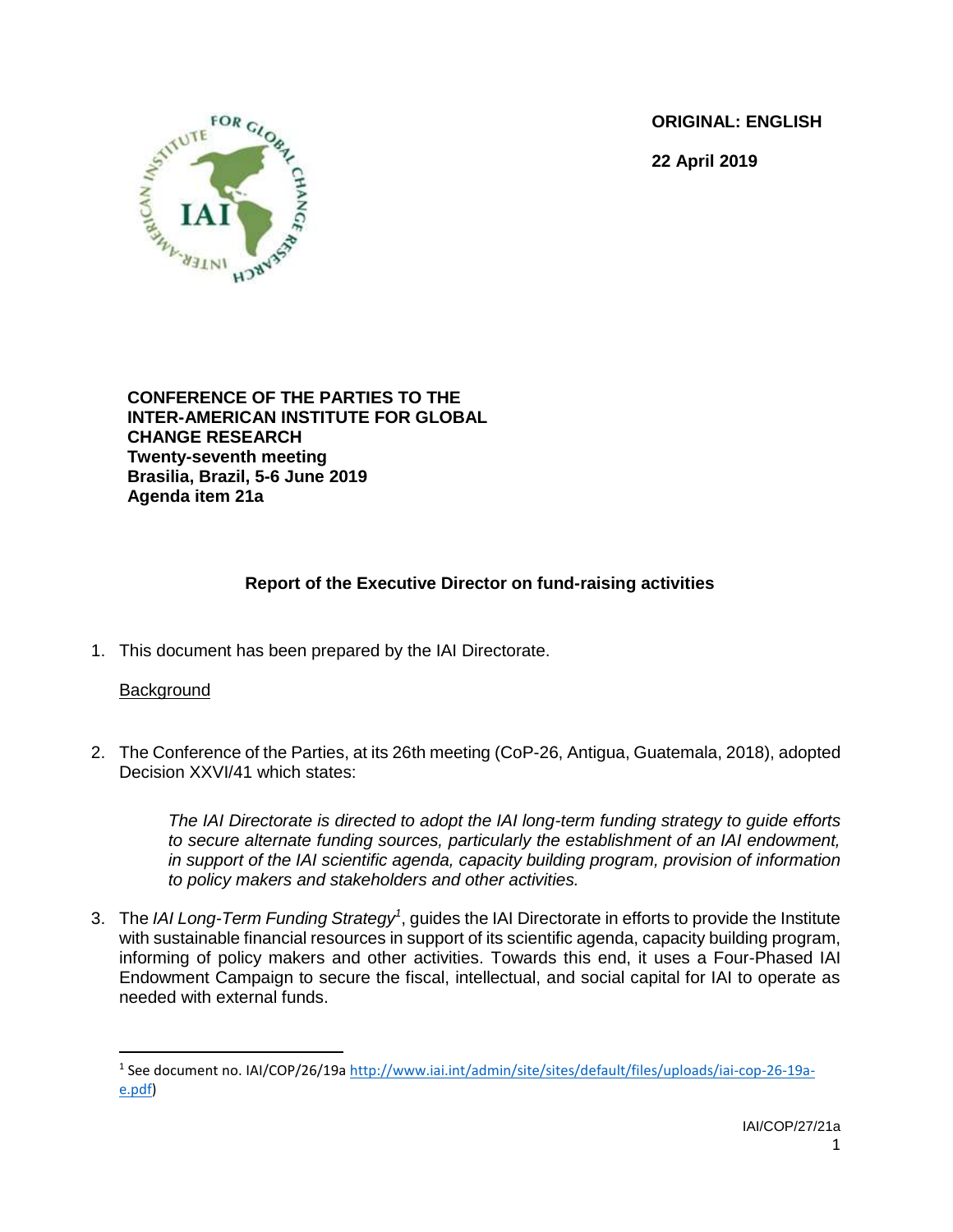- 4. Efforts related to the establishment of a Flexible funding mechanism for the Americas, Decision XXVI/42, are reported in document IAI/COP/27/21c. In addition, Parties are invited also to refer to documents IAI/COP/27/21b, *Report on the Implementation of the long-term funding strategy* and IAI/COP/27/21d *Donor's Session and Parties contribution*.
- 5. The IAI Directorate notes that efforts to secure external funding will be facilitated with the approval by the United States Internal Revenue Service of 501(c)(3) tax-exemption status. A progress report on this activity is provided in document IAI/COP/27/21b.

### **Donor Research**

- 6. The Directorate is currently executing Phase One of its Funding Strategy. During *Phase One: Planning and Preparation*, the Directorate has initiated contacts to create a Major Contributions Chart to identify potential donors. At the time of writing, the IAI Directorate sought the advice of a fundraiser and identified individual donors and foundations in the following four categories:
	- a) Environmentally focused philanthropists/philanthropies (Bill Gates, Michael Bloomberg, Richard Branson, Tom Steyer, Jeff Skoll)
	- b) Entertainment industry icons with environmental support history (Leo DiCaprio, George Clooney, Sting, Meryl Streep, Robert Redford)
	- c) Politically-based public figured (Al Gore, Arnold Schwarzenegger, Jay Inslee, Gavin Newsom, Eric Garcetti)
	- d) Technology / Crypto-Blockchain industry leaders (Bitcoin Foundation, Y Combinator, Brock Pierce, Sheryl Sandberg, Craig Newmark) and,
	- e) Family foundations (Bronfman, Pritzker, Haas, Spielberg, Streisand, Revson).
- 7. The IAI Directorate will develop an endowment study and strategy to include a framework, guidance on funding mechanisms and coordination of activities that can be implemented as soon as it is granted the 501(3) tax-exemption status. Fundraising activities and meetings will be largely dependent on the availability of funds to carry out these activities.
- 8. On the margins of the Belmont Forum Plenary Meeting, held in London, United Kingdom, from 16 to 18 October 2018, the IAI Directorate held meetings with the Charities Aid Foundation (CAF), the UK Children's Fund and the Wellcome Trust, to explore potential partnerships and introduce the work of the IAI.
- 9. The Directorate met with Charities Aid Foundation (CAF), a large donor group working internationally with a Brazil-based partner office, to explore collaboration opportunities for research, with an interest identified particularly on the topics of Artificial Intelligence and blockchain.
- 10. The Directorate also introduced the work of the IAI to the Children's Investment Fund Foundation (CIFF), a philanthropic organization, headquartered in London, working with partners to evaluate progress to achieve large scale and sustainable impact based on quality data and evidence. As CIFF senior staff abroad to attend a Board meeting, the Directorate will follow-up to identify specific opportunities.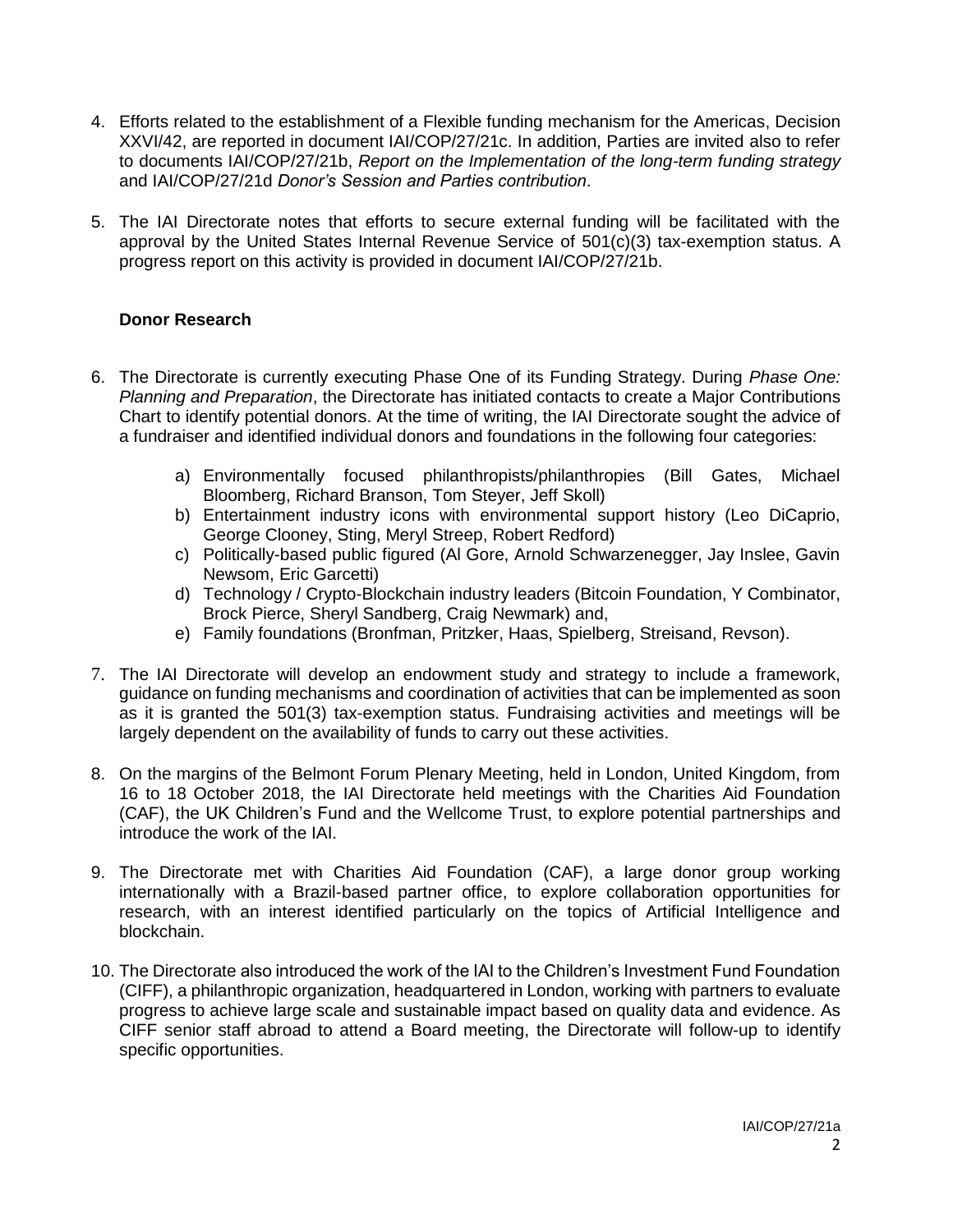11. The principal investigator of the Third Round Collaborative Research project on the "Effects of anthropogenic habitat perturbation on rodent population dynamics and risk of rodent-borne diseases" (CRN3076), Dr. Daniel Bausch, who now leads the United Kingdom Public Health Rapid Support Team at Public Health England, set-up the meeting and accompanied IAI Directorate staff to introduce the work of the IAI and explore partnership opportunities. The Directorate is currently following-up on this meeting.

### **Green Climate Fund**

- 12. The IAI Directorate has been discussing application for the Readiness Delivery Partner status with the Green Climate Fund (GCF). The *GCF Readiness and Preparatory Support Programme* is designed to support countries' engagement with the GCF, the building of a pipeline of climate change projects, and enhance country ownership. Resources may be provided in the form of grants or technical assistance.
- 13. The Readiness Programme<sup>2</sup> provides up to USD 1 million per country per year. Of this amount, National Focal Points may request up to USD 300,000 per year to help establish or strengthen a NDA or Focal Point to deliver on the GCF's requirements. Up to USD 3 million per country for the formulation of National Adaptation Plans and/or other adaptation planning processes. It is important to note that within these specific funding caps, countries may submit multiple proposals over multiple years, to best meet the needs of the country over time.
- 14. Following the participation of the GCF General Counsel, Mr. Douglas Leys, at the Directorate's side-event<sup>3</sup> held on 4 December in Katowice, Poland, during the UNFCCC Twenty-Fourth Session of the Conference of the Parties in Katowice, Poland, the Directorate has been discussing the application for a Readiness Delivery Status for the IAI. At the time of preparation of this report, the Directorate was waiting for directives from the country programming office on the next steps to be taken. The GCF has encouraged the IAI Directorate to work with Parties to explore this funding mechanism to support countries' engagement with the GCF.

## **IAI Research Partnership on Climate Resilient Governance in Megacities in the South**

15. At the IAI CoP-26, the Directorate reported on its partnership with leading organizations, ministries and municipalities working jointly on a program on climate governance to provide the scientific knowledge needed by cities to guide policy and implement more effective decisions. This initiative will provide the results of cutting edge science and research to IAI Parties to assist in reaching better decisions at sub-national levels, including the municipal and local communities level. The development of this pilot network with Argentina, Brazil, Chile, ICLEI and other partners co-design guidance for adaptation and mitigation actions in the cities of Buenos Aires, Santiago and São Paulo.

 $\overline{\phantom{a}}$  $\overline{2}$ 

https://www.greenclimate.fund/documents/20182/466886/Readiness\_and\_Preparatory\_Support\_Guidebook.pd f/9eea580f-a109-4d90-b281-c54695114772

<sup>3</sup> See event description at: http://www.iai.int/en/post/detail/unfccc-cop-24-side-event-achieving-the-sdgs-in-a-1-5 degree-warmer-world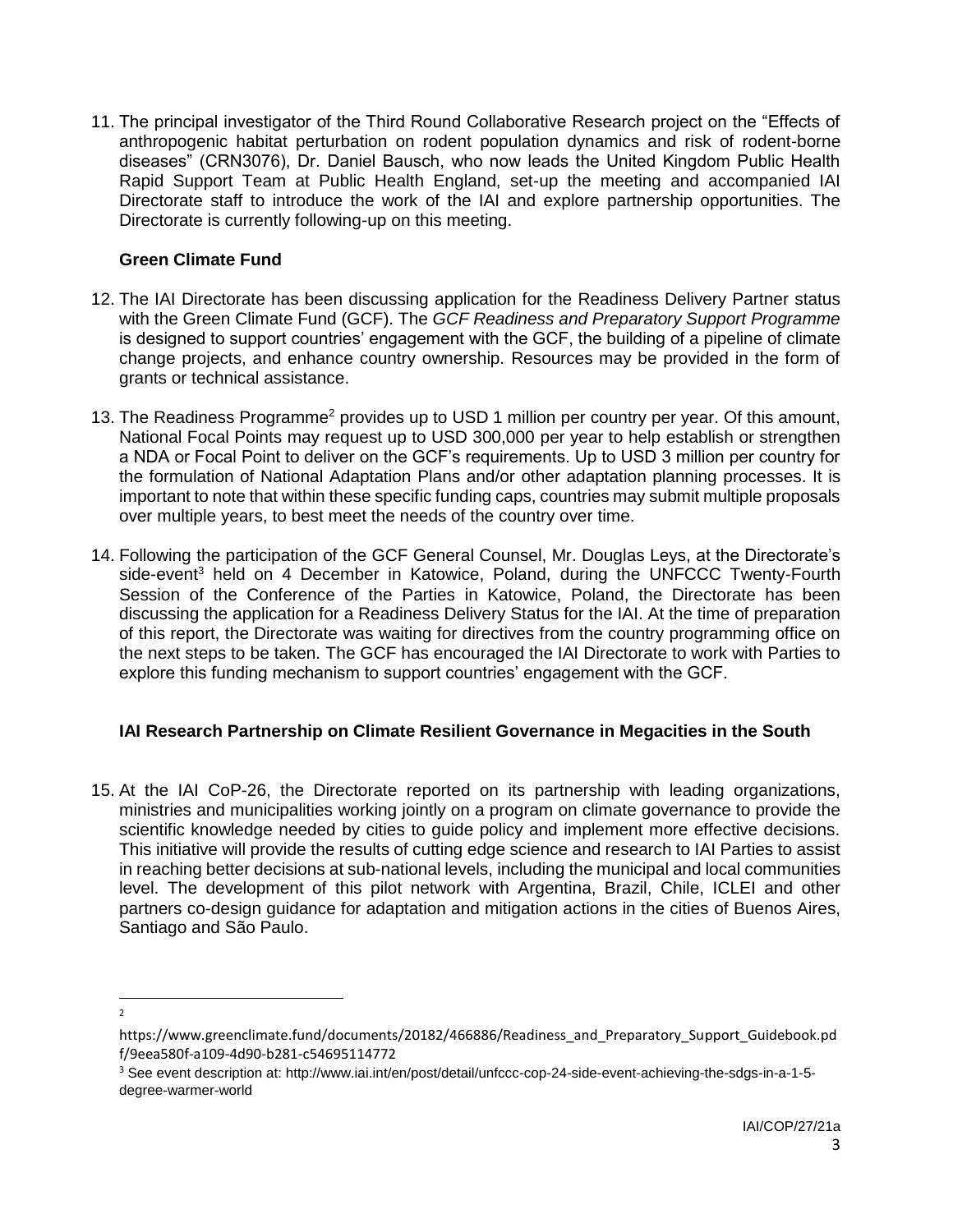- 16. As reported in the Directorate's Report on Global Outreach and Cooperation<sup>4</sup>, discussions with the United Nations Office for South South Cooperation (UNOSSC) are ongoing on the possible implementation of the project proposal, *International collaborative initiative for decarbonization*  and climate resilient governance in megacities of South America. The proposal was submitted under the QIAO Plan by the Directorate in collaboration with the Environmental Protection Agency of the Government of the City of Buenos Aires, Argentina, Secretaria do Verde e do Meio, Rede Clima, Ambiente da Prefeitura do Município de São Paulo and the Governo do Estado de São Paulo, Brazil, and the Ministerio de la Vivienda y Urbanismo (MINVU), División de Desarrollo Urbano del MINVU and Ministerio de Medio Ambiente, Chile.
- 17. Based on the initial meeting among these partners and further to the proposal submitted to the QIAO Plan, the UNOSSC funded the participation of the IAI focal points to a joint workshop organized jointly with the United Nations Framework Convention on Climate Change (UNFCCC) as part of the Climate Week 2018, on 20 August. Discussions were aimed to follow-up on the discussions initiated during the IAI meeting that brought together the same participants, in Santiago, Chile from 2 to 3 April 2018.
- 18. The UNOSSC funded the participation of IAI focal points from Argentina and Chile as well as of scientists and representatives from the División de Desarrollo Urbano del MINVU and Ministerio de Medio Ambiente, Chile, the Government of São Paulo, Brazil, and the Comision Nacional de Energia Atomica de Argentina. The Directorate and the UNOSSC also invited the focal point from Brazil to the IAI and a representative from Rede Clima to participate in the event but due to conflicting schedules, they were unable to participate in this event. The IAI Directorate is grateful for the support received from the UNOSSC that made this event and the participation of the IAI Directorate's initiative possible.
- 19. The Directorate and the UNOSSC are currently developing a joint publication on *Cities and Local Communities, Urban Systems and Transportation*, to be funded by the UNOSSC, scheduled for publication in fall 2019.
- 20. The IAI and The Wildlife Conservation Society (WCS) submitted an application for a grant in the amount of twelve thousand euros to explore opportunities to apply novel uses of the bestavailable Earth Observation data from the European Space Agency to help maintain the integrity of the vast, interconnected, and dynamic Amazon River basin to support human well-being, wildlife, and the environments on which they depend. Although the proposal was not selected for funding it identified multiple ways for the IAI and WCS to work together towards common priorities in the future.
- 21. The IAI Directorate participates in research project proposal entitled "Socio-hydrOlogical soURCES of migration flows" – SOURCES. The \$7 million euros proposal led by the Institute for Environmental Studies of the University of Amsterdam is a global initiative of a group of 20+ research, international and government organizations, as well as non-governmental organizations. The proposal was submitted to the H2020 call on Climate change and migration of the European Commission in February 2019.
- 22. In support of Decision XXVI/28, the Directorate is now considering potential donor agencies to request funding to support this program for a Seed Grant Program on *Innovative Climate Change Solutions to Reduce Risk and Vulnerability in Latin America and the Caribbean: The Science for*

 $\overline{a}$ 

<sup>4</sup> See document IAI/COP/27/18